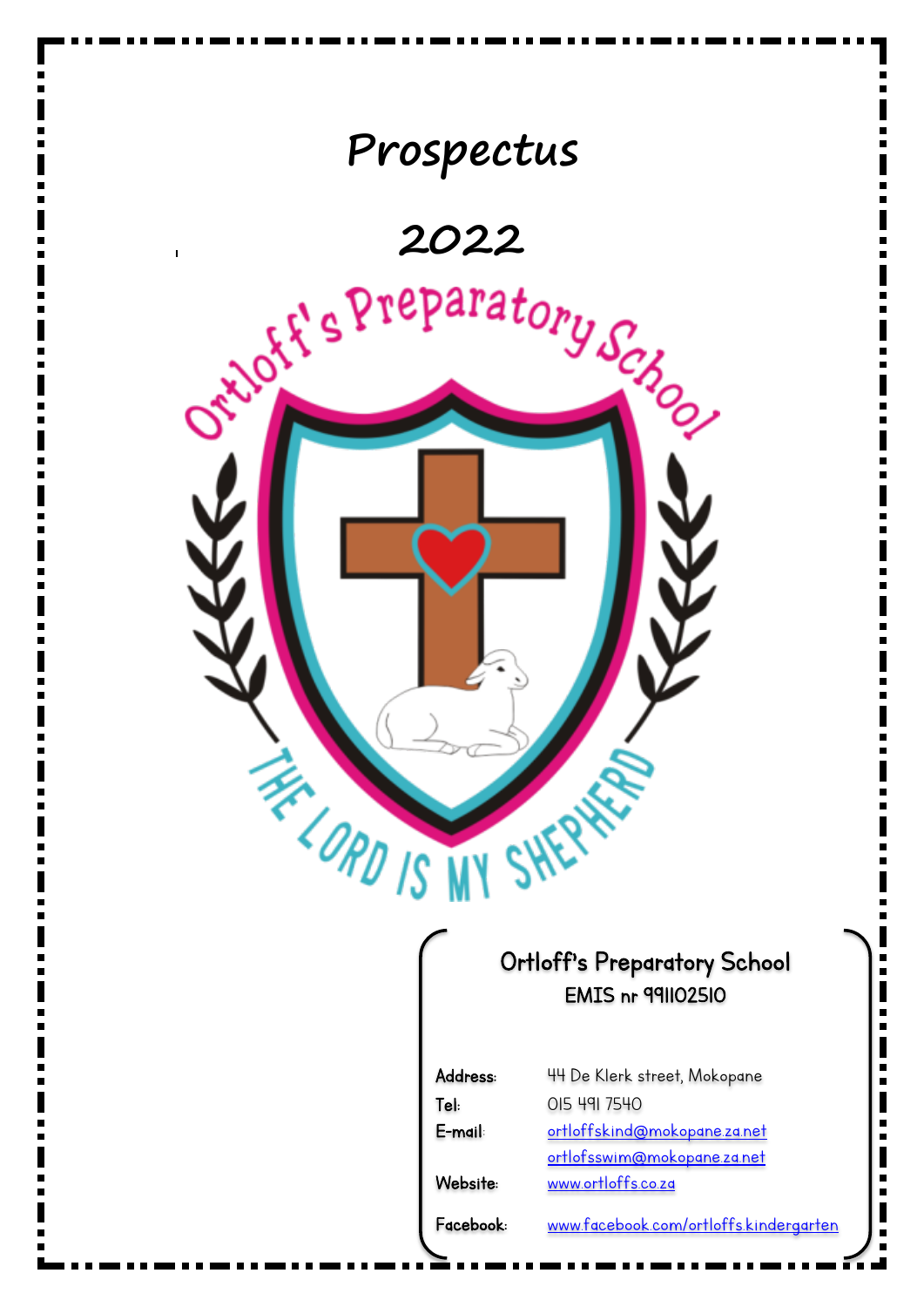## Message from the Principal

What a wonderful privilege it is to come to school every day and be surrounded with so much joy, laughter and positive energy. Things that can only come from children.

Children are my life and passion, and here at Ortloff's we are surrounded with love.

We are committed to excellence and a balanced approach, which is achieved through the implementation of the following four pillars:

- \* Religion
- \* Academics
- \* Sports
- \* Culture

Here the children are given the opportunities to succeed and build a strong self-esteem and a positive approach to learning. Christian principals and moral values are integrated into all aspects of school, from the classroom to the sports field where attributes such as respect, discipline and honesty are expected at all times.

We are proud of our dedicated team of teachers who care about the well-being of each child and foster strong family-school relationships. We encourage our parents to support the learners and for them to be involved. By doing this, we enrich and strengthen the Ortloff's community.

May your child"s journey with Ortloff"s awaken a sense of belonging in you as a parent, and may you become part of our family in who you can lean on, trust in and rely on.

Lindie Peens Principal and founder





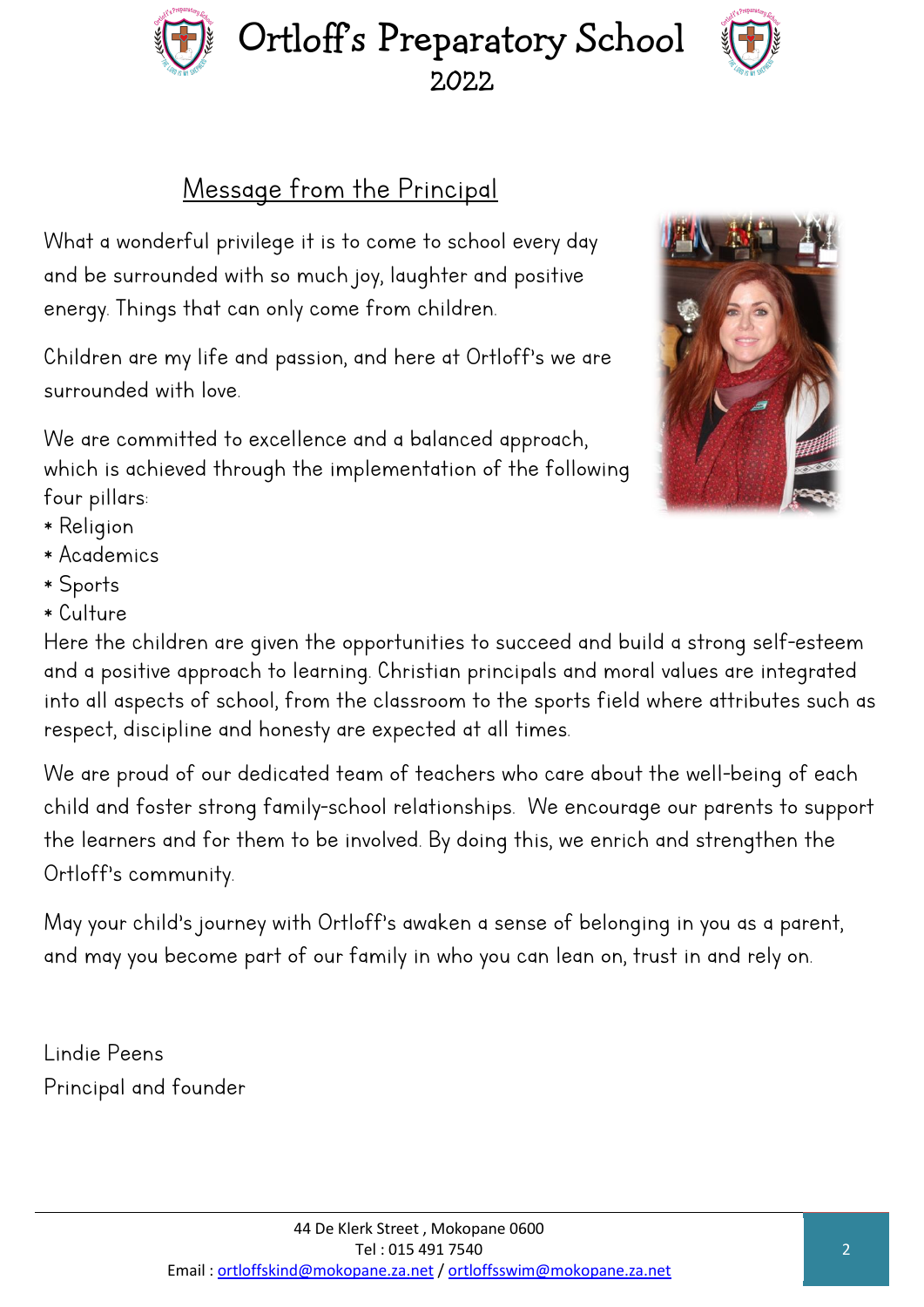



### Our **MISSION** is:

At Ortloff's School our mission is to create an environment of LOVE;

- **v** Love for God
- **v** Love for neighbours
- **v** Love for oneself
- **v** Love for God's creation

Our Mission is to equip growing children with the Word of God and to let them experience abundant life which only happens through a relationship with Jesus Christ.

Our **VISION** is:

### *Proverbs 24:3:*

*Through wisdom a house is built and by understanding it is established . By knowledge the rooms are filled with all precious and pleasant riches.*

Our Vision is to create a solid foundation in an excellence prepared environment, full of love and dedication towards education. To have qualified teachers with a love for God and teaching. To grow Ortloff's into becoming a distinguished school of academic, sport and cultural excellence and on all levels of society, faithful to the Word of God. To help children develop their gifts and to enrich them by understanding their purpose in this life To help them to achieve a Godly character.

Our **MOTTO** is:

The Lord is my Shepherd

- Our **VALUES** are:
- **D**etermination
- **J**oyfulness
- **E**ncouragement
- **M**otivation
- **B**elieve
- **E**ndurance

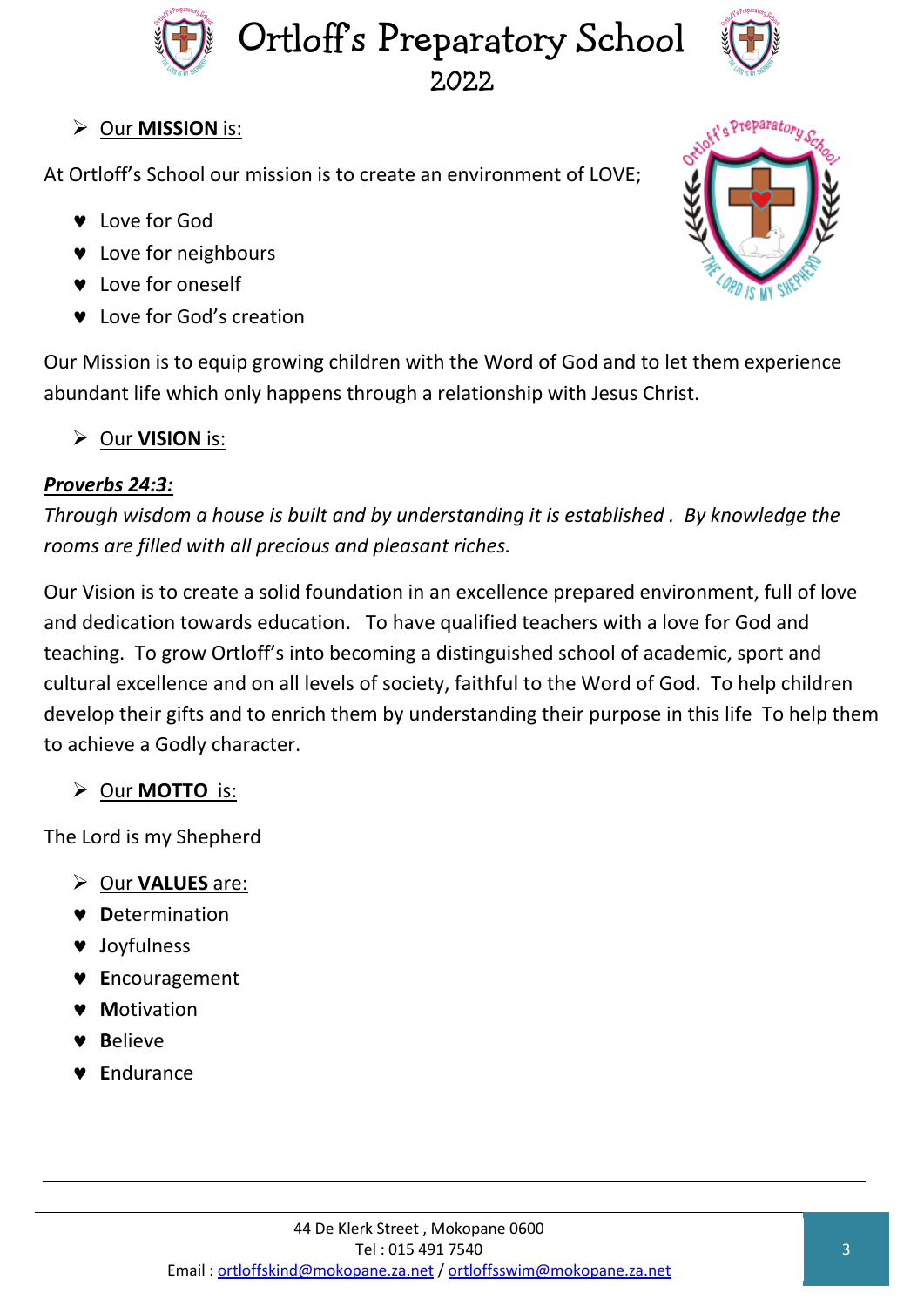



### 2022 Fee structure

Please make sure that you read the following information carefully and that you clearly understand all prices and terms thereof. Please do not hesitate to contact us should you have any enquiries.

Upon completing and signing the enrolment form, you need to pay the Administration fee / Textbook fee as stipulated below. No forms will be accepted without the full Administration fee / Textbook fee or if the form is not completed in full. The Administration fee / Textbook fee is payable every year that your child will be attending Ortloff's, as well as a new and fully completed enrolment form every year.

## All admin / textbook fees can now be paid via EFT, card or cash.

| <u> 2022 Fees:</u>                                                                  |         |                     |                         |         |                     |                 |  |  |
|-------------------------------------------------------------------------------------|---------|---------------------|-------------------------|---------|---------------------|-----------------|--|--|
|                                                                                     |         |                     |                         |         |                     |                 |  |  |
|                                                                                     |         |                     |                         |         |                     |                 |  |  |
| School fees                                                                         |         |                     |                         |         |                     |                 |  |  |
|                                                                                     |         |                     |                         |         |                     |                 |  |  |
| Grade R - Grade 3                                                                   |         | Grade 4 - Grade 6   |                         | Grade 7 |                     |                 |  |  |
| <b>Textbook Fee</b>                                                                 | R800    | <b>Textbook Fee</b> |                         | R1500   | <b>Textbook Fee</b> | <b>RI 800</b>   |  |  |
|                                                                                     |         |                     |                         |         |                     |                 |  |  |
| I child:                                                                            | R 2 500 | I child:            |                         | R 2 700 | I child:            | R 2 700         |  |  |
| 2 children:                                                                         | R 4800  | 2 children:         |                         | R 5 200 | 2 children:         | R 5 200         |  |  |
| 3 children                                                                          | R 7 200 | 3 children:         |                         | R 7800  | 3 children:         | R 7800          |  |  |
|                                                                                     |         |                     |                         |         |                     |                 |  |  |
| <u>Boarding (Gr. R – Gr. 7)</u><br><u>Swimming (Gr. <math>R - Gr. 7</math>)</u>     |         |                     |                         |         |                     |                 |  |  |
|                                                                                     |         |                     |                         |         |                     |                 |  |  |
| <b>Registration Fee</b>                                                             |         | R 200               | <b>Registration Fee</b> |         |                     | <b>RI50</b>     |  |  |
|                                                                                     |         |                     |                         |         |                     |                 |  |  |
| I child:                                                                            |         | R 2 000             |                         |         |                     |                 |  |  |
| 2 children:                                                                         |         | R 3 800             | I lesson per week       |         |                     | R 300 per month |  |  |
| 3 children                                                                          |         | R 5 700             | 2 lessons per week      |         |                     | R 560 per month |  |  |
|                                                                                     |         |                     |                         |         |                     |                 |  |  |
| <u>Transport (Mokopane and certain areas of Mahwelereng only)</u><br>R600 per month |         |                     |                         |         |                     |                 |  |  |

(Complete the section in the application form, the school will notify you if transport is available)

<u>Please Note :</u> All Fees are payable over **12 months**. All fees to be paid by the **I5<sup>th</sup> of each month.** Should your account for the year be settled by 31 January, you will receive one month's discount.

All fees are payable until end of December. Even though school closes in December, we still have all the expenses as throughout the year, whereas the Teacher's salaries are our highest priority.

Should your account fall into arrears by more than 1 month, or should you not settle extra charges punctually, we shall hand over your account to the School Governing Body (SGB) and unfortunately ask you to remove your child from Ortloff's . Our fee structure does not allow for us to carry non-feepaying pupils.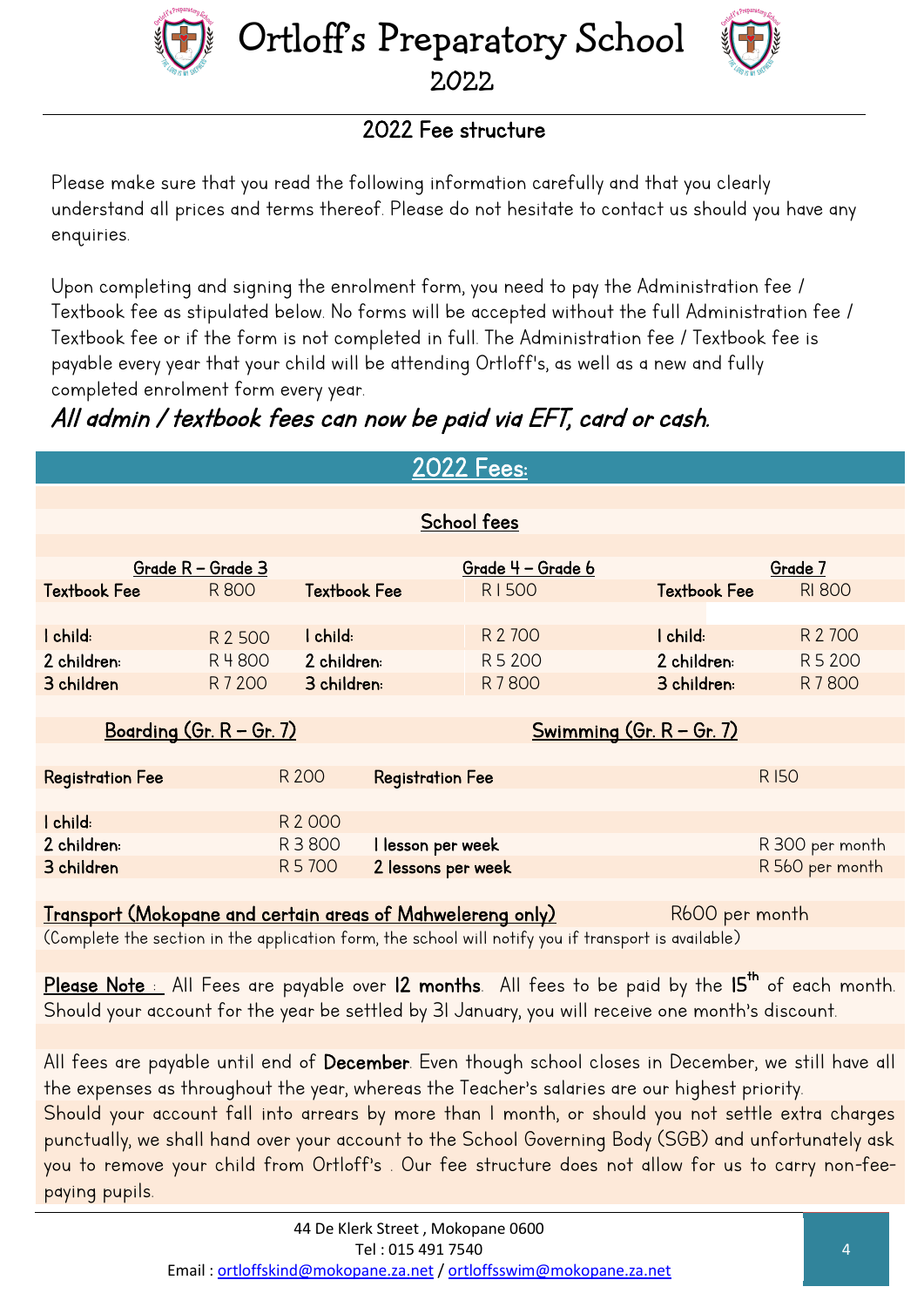



### Introduction:

What makes us unique is the fact that we operate not only as a school but we strive to make Ortloff's a home away from home.

### Proverbs 24:20

"Homes are built on the foundation of wisdom and understanding. Where there is knowledge, the rooms are furnished with valuable, beautiful things."

Your child is very valuable to us, therefore we make sure that the facilities are of a high standard and our teachers are educated. Your child can experience not only the wisdom and knowledge but also the love that comes from the feeling of being at home.

Our main purpose at the end of the preparatory phase is to have moulded your child to be a wellbalanced and adaptable human being, who consists of good morals, a relationship with our Father and have confidence within themselves, making them ready for any circumstances the future may hold.

### Our focus :

- Teaching your child the Bible principals.
- Culturing love in our school.
- Teaching your child right from wrong.
- Harvesting joy in the classroom
	- on the playground
	- amongst friends
	- in themselves
	- towards their teachers
- Teaching children how to trust. Every child is a work in progress; God is now only starting His continuous work within your child's life.
- Exposing your child to a proper preparatory phase atmosphere where we can fully equip him/her while they are still young, knowing that we have built the perfect foundation for his/her future.
- Focusing on each child as an individual, developing his/her purpose and talents to its best.
- Creating a warm, safe and creative environment.
- Allowing your child to really live every moment.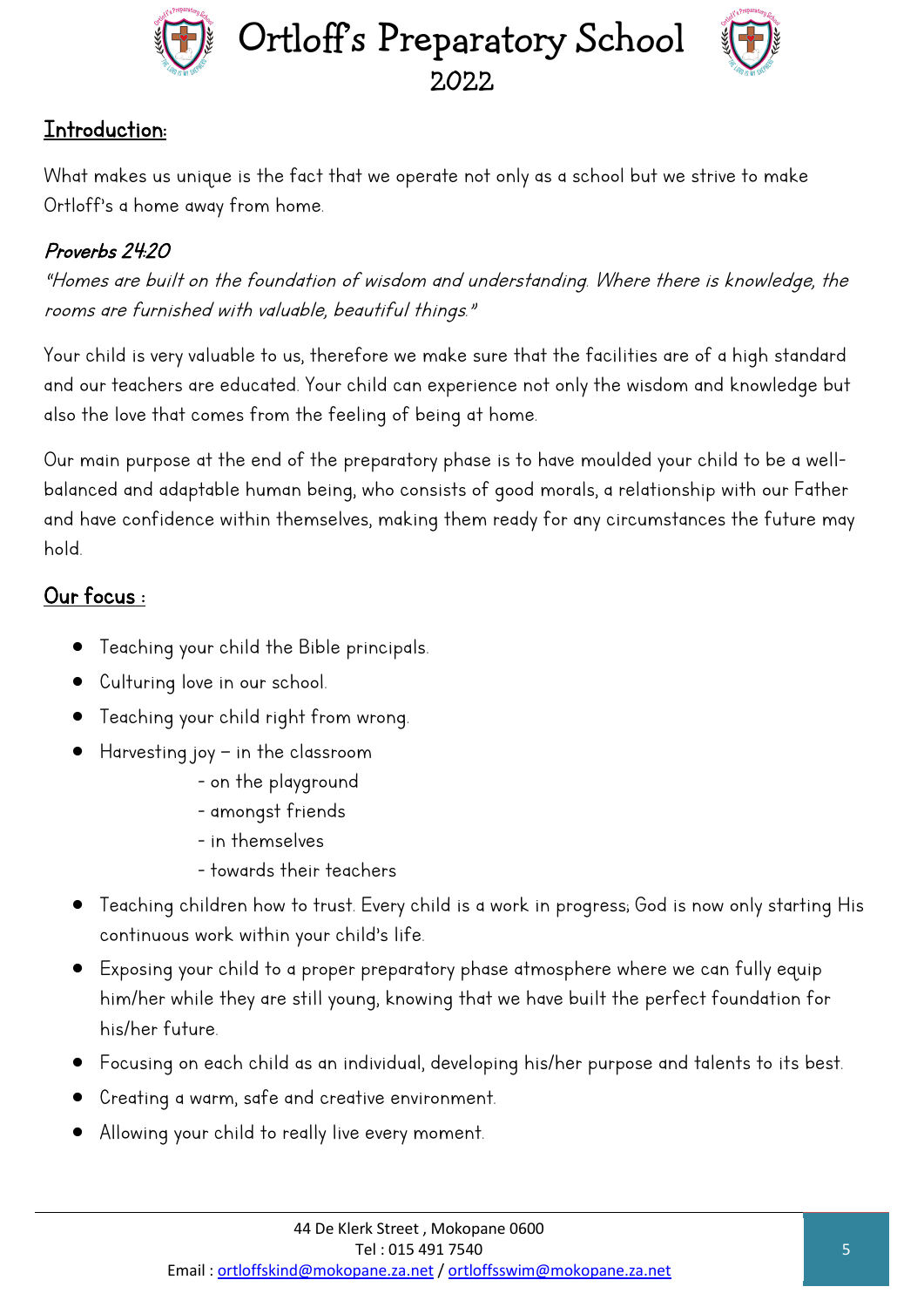

# Curriculum

We are following the Curriculum and Assessment Policy Statement (CAPS) of the Department of Education of South Africa. We also include various stimulating programmes.

### Subjects Grade R - 3

- English Home Language
- Afrikaans First Additional Language (Gr1-Gr.3)
- **Mathematics**
- Life Skills (PSW, CA, PET)
- Robotics and Coding
- Computer studies (Gr.3 only)

### Extra Mural Activities / Seasonal Sports / Speech Festivals

- Netball
- Soccer
- **Athletics**
- Bosveld Kunsfees
- Spelling Bee
- Eisteddfod
- Chess
- **Discovery**
- Science Expo

### Subjects Grade 4 - 6

- English Home Language
- Afrikaans First Additional Language
- Mathematics
- Natural Sciences and Technology
- Social Sciences
- Life Skills (PSW, CA, PET)
- Robotics and Coding & Computer studies

### Subjects Grade 7

- English Home Language
- Afrikaans First Additional Language
- **Mathematics**
- Social Science
- Robotics and Coding & Computer studies
- Creative Arts
- Economic and Management Sciences
- Life Orientation
- Natural Science
- **Technology**

### Extra Mural Activities / Seasonal Sports / Speech Festivals

- **Netball**
- Soccer
- **Athletics**
- Bosveld Kunsfees
- Spelling Bee
- Eisteddfod
- Chess
- **Discovery**
- Science Expo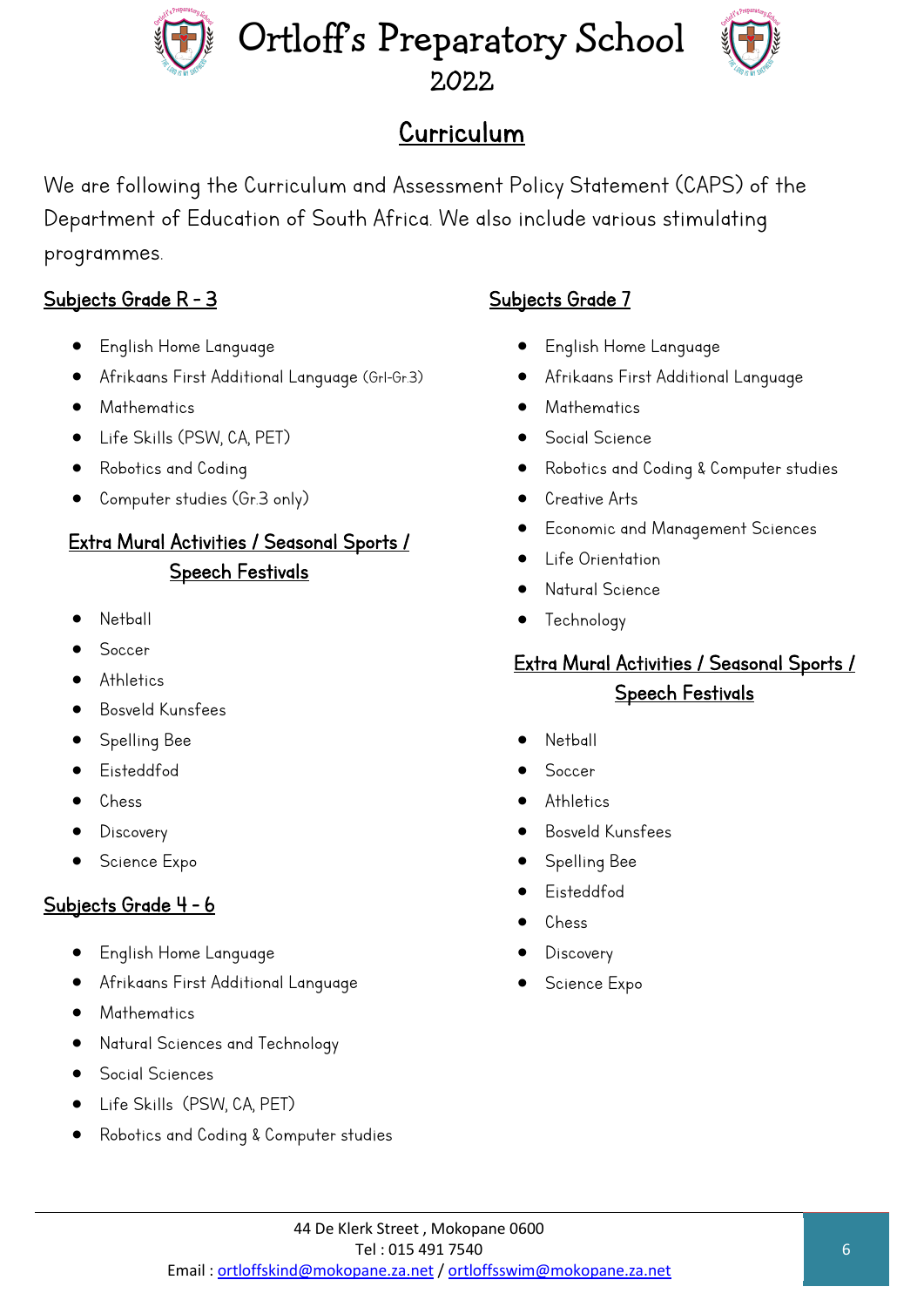## **Stationery lists Grade R – 7:**

### ALL STATIONERY TO BE CLEARLY MARKED!

Make sure to mark each individual item, e.g. each individual pencil, and not just the

box.

### The teachers take no responsibility for lost items.

Note: Items may need to be replaced throughout the year when finished.

| <b>Grade R</b>                                   |                                                      |  |  |  |  |
|--------------------------------------------------|------------------------------------------------------|--|--|--|--|
| <b>Stationery</b>                                | <u>Art Supplies: (Choose any 3 of the following)</u> |  |  |  |  |
| 2x Packs Crayons (regular size)                  | Ix pack of pom poms                                  |  |  |  |  |
| 2x Packs Twist crayons                           | Ix pack of kidney beans                              |  |  |  |  |
| Ix Ponal Glue                                    | Ix pack of corn (popcorn pips)                       |  |  |  |  |
| Ix Scissor                                       | Ix pack of drinking straws                           |  |  |  |  |
| 3x Glue                                          | Ix pack of ice-cream sticks                          |  |  |  |  |
| 2x Erasers                                       | Ix pack of ear buds                                  |  |  |  |  |
| 4x Grey Pencils 2H                               | Ix pipe cleaners                                     |  |  |  |  |
| lx Thick tip Permanent marker (Black)            |                                                      |  |  |  |  |
| Ix Pack White chalk                              | Other items:                                         |  |  |  |  |
| Ix A4 chalkboard                                 | 2x Hand sanitizer (200ml)                            |  |  |  |  |
| Ix chalk eraser                                  | 2x Hand Liquid Soap                                  |  |  |  |  |
| Ix Pack Prestic                                  | 2x wet wipes                                         |  |  |  |  |
| Ix Chair bag                                     | 2x tissue boxes                                      |  |  |  |  |
| Ix Jumbo Colouring Book                          | IO <sub>x</sub> toilet rolls                         |  |  |  |  |
| Ix Arch Leaver File                              |                                                      |  |  |  |  |
| Ix Flip File 50 pages                            |                                                      |  |  |  |  |
| 2x Plastic Zip Files                             |                                                      |  |  |  |  |
| 3x Reams A4 copy paper                           |                                                      |  |  |  |  |
| Ix Colour cardboard Book (assorted colours)      |                                                      |  |  |  |  |
| 2x Magazines                                     |                                                      |  |  |  |  |
| 2x Newspapers                                    |                                                      |  |  |  |  |
| Ix medium tip paintbrush                         |                                                      |  |  |  |  |
| Ix large tip paintbrush                          |                                                      |  |  |  |  |
| Ix Beanbag                                       |                                                      |  |  |  |  |
| Ix Puzzle 36 pieces or more                      |                                                      |  |  |  |  |
| Ix large plastic container (example 21 ice-cream |                                                      |  |  |  |  |
| tub)                                             |                                                      |  |  |  |  |
| Ix Old adult t-shirt (kids will wear this over   |                                                      |  |  |  |  |
| their uniform when they do art and messy play)   |                                                      |  |  |  |  |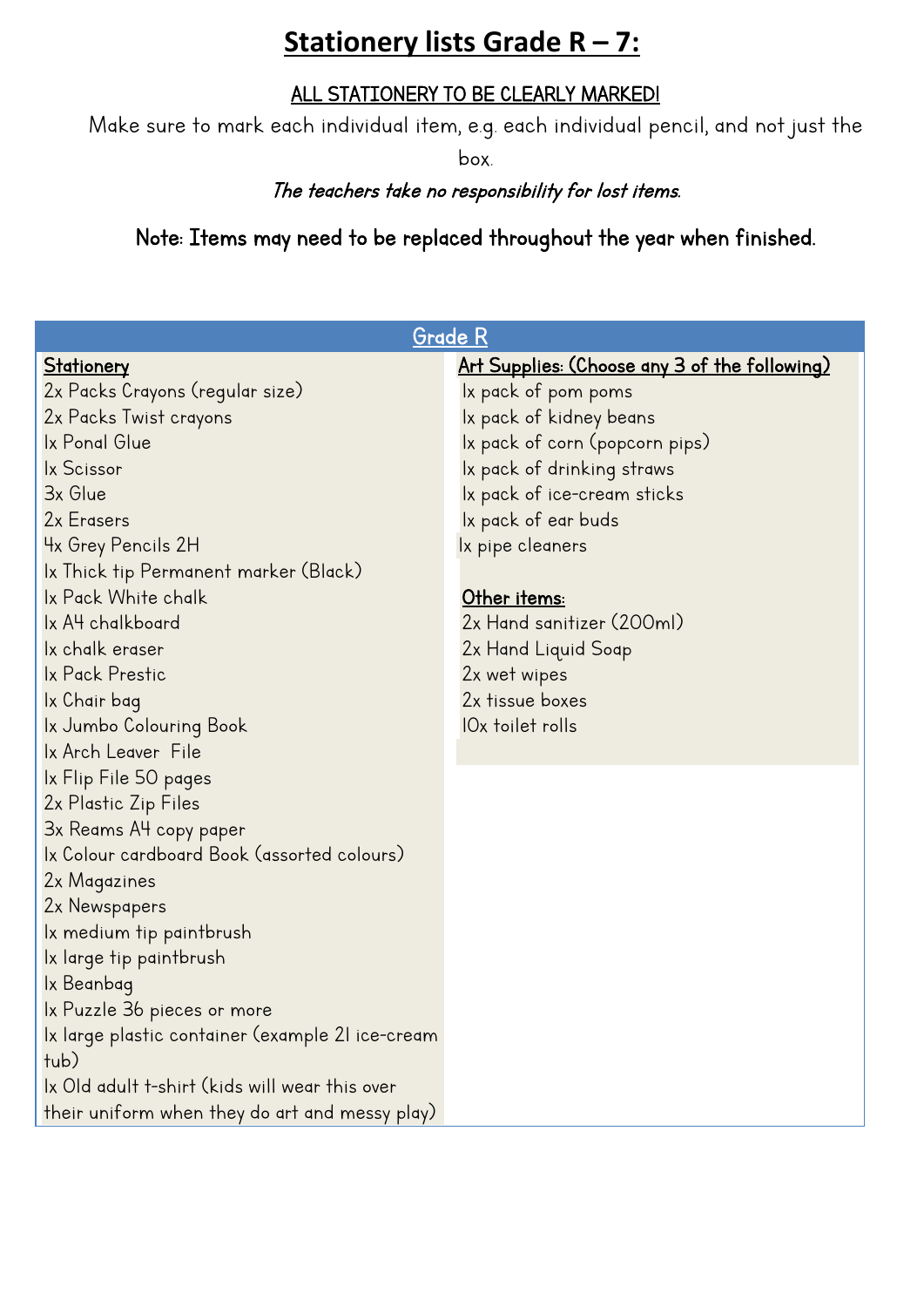



2022

Grade 1

### **Stationery**

### 1x A4 Chalk board 2x small boxes of chalk 1x Counting frame 1-100 (Plastic) 2x Packs of colouring pencils (Steadler) 2x Steel Steadler sharpeners 1x Small scissors 4x Big Pritt glue sticks 4x White erasers (Steadler) 1x Giant colouring book 2x pack turnout crayons (retractables) 12x 2H Faber Castell pencils 4x Plastic Zip files 1x 30cm Ruler (shatterproof) 1x Pencil bag (30cm ruler must fit inside) 1x Skipping rope 4x Ream copy paper 1x Denim Chairbag 2x wipe cloths 1x A5 hard cover book 1x Pack of Prestic

1x Empty 2liter ice cream container.

٦

### **Art Supplies:**

1x set of coloured oil pastels 1x A4 Coloured Pastel paper book (multi coloured) 1x Pack of 10 multi coloured cardboard 1x Pack of 10 Paper plates 1x no.10 paint brush (medium) 1x no.2 paint brush (small) 1x small wood glue (Ponal) 1x medium size ball

### Other items:

2x Liquid hand soap 10 x toilet rolls 1x box of tissues 1x Age appropriate reader (Reading book) English 1x Age appropriate reader (Reading book) Afrikaans 2x Packs of wet wipes

### Grade 2

| Stationery                                 | <u>Art supplies:</u>                     |
|--------------------------------------------|------------------------------------------|
| 2x big Pritt glue                          | Ix pallet Pritt water paint              |
| 4x Steadler erasers                        | Ix A4 Coloured Pastel paper book (multi  |
| 24x Steadler HB pencils                    | coloured)                                |
| 2x sets of Steadler colouring pencils      | Ix no.10 paint brush (medium)            |
| 2 sets of Monami Retractable crayons       | Ix no.2 paint brush (small)              |
| Ix Shatterproof 30cm ruler                 | Ix small wood glue (Ponal)               |
| <i>x</i> scissors                          | Ix Pack of IO Paper plates               |
| 2x Pencil sharpeners                       | 5x coloured A4 cardboards (any colour)   |
| Ix Pencil bag (30cm ruler must fit inside) |                                          |
| Ix A4 Flip file (50 pockets)               | Other items:                             |
| 4x A4 reams of paper                       | 2x boxes of tissues                      |
| Ix set of koki's                           | IOx rolls toilet paper                   |
| 2x A4 Zip bags for books and letters       | 2x Liquid hand soap                      |
| Ix Chalk board (use the one from Grade I)  | 2x Age appropriate reader (Reading book) |
| Ix Board eraser (cloth)                    | English and Afrikaans                    |
| Ix Pack of chalk                           |                                          |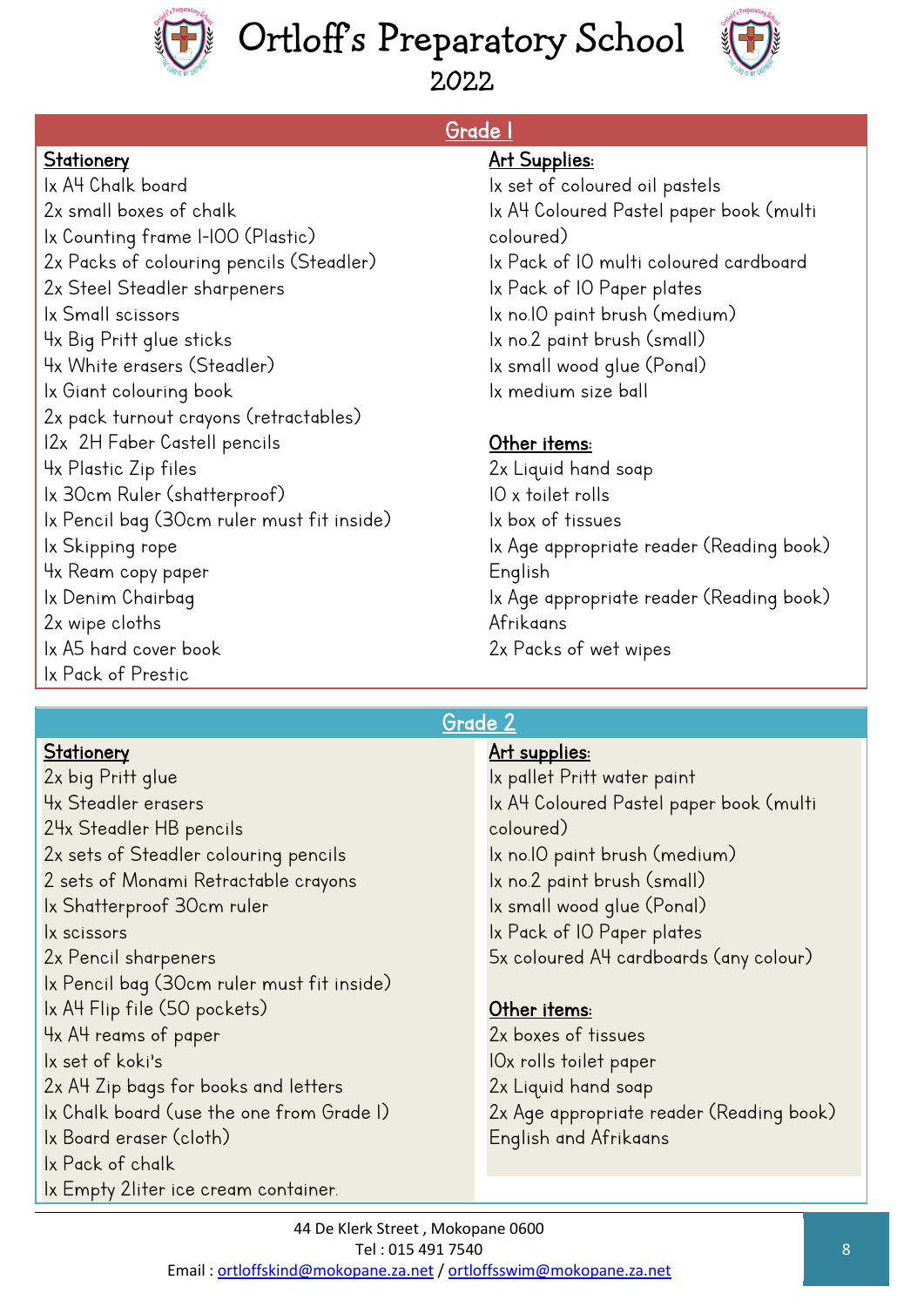



Grade 3

#### **Stationery**

24x HB Steadler Pencils 1x Pencil bag (30cm ruler must fit inside) 1x 30cm ruler (must not bend) 2x steel Steadler sharpeners 4x white erasers (Steadler / Maped) 1x scissors 4x Pritt glue sticks (40g) 2x packs of colouring pencils (Steadler) 1x pack Turnout crayons (retractables) Ix pack koki's 1x A4 plastic Zip file 4x reams A4 copy paper 4x BIC Fine blue pens 1x A4 whiteboard 4x Whiteboard markers 1x orange dust cloth 1x Bilingual dictionary (English – Afrikaans)

### Art supplies:

1x set of coloured oil pastels 1x A4 Coloured paper book 1x no.10 paint brush (medium) 2x Small Ponal wood glue 5x coloured A4 cardboards (any colour) 1x Pallet water paint

### Other items:

1x box of tissues 5x rolls toilet paper 2x Liquid hand soap 1x Age appropriate reader (Reading book) English and Afrikaans Old Magazines (English & Afrikaans) l

### Grade 4 - Grade 6

### **Stationery**

6x HB Steadler Pencils 6x BLUE pens (NO BIC CLICK PENS) 1x Pencil bag (30cm ruler must fit inside) 1x 30cm ruler (MUST NOT BEND) 2x steel Steadler sharpeners 2x white erasers 1x medium scissor 4x Pritt glue sticks (40g) 1x pack of colouring pencils 1x pack of retractable crayons lx pack koki's 4x reams A4 copy paper 1x Bilingual dictionary (English – Afrikaans) 1x Age appropriate reader (Reading book) English and Afrikaans (100+ pages) 1x Oxford South African School Dictionary 2x Examination Pads 1x 92 page Hard cover book 1x Pack of highlighters 1x 10 Pocket Zip file

### Art supplies:

1x A4 Pack of coloured paper (different colours) 1x paint brushes 1x small wood glue (Ponal) 1x Roll tin foil (Gr. 4) 1x packet of cotton wool (Gr. 5) 1x Ball of wool 10x paper plates 2x any colour glitter Acrylic paint (blue, green, black, white, yellow)

## Other items:

1x box of tissues 5x rolls toilet paper 2x Liquid hand soap 2x packs of wet wipes Old Magazines Mathematical Set (Grade 6 ONLY)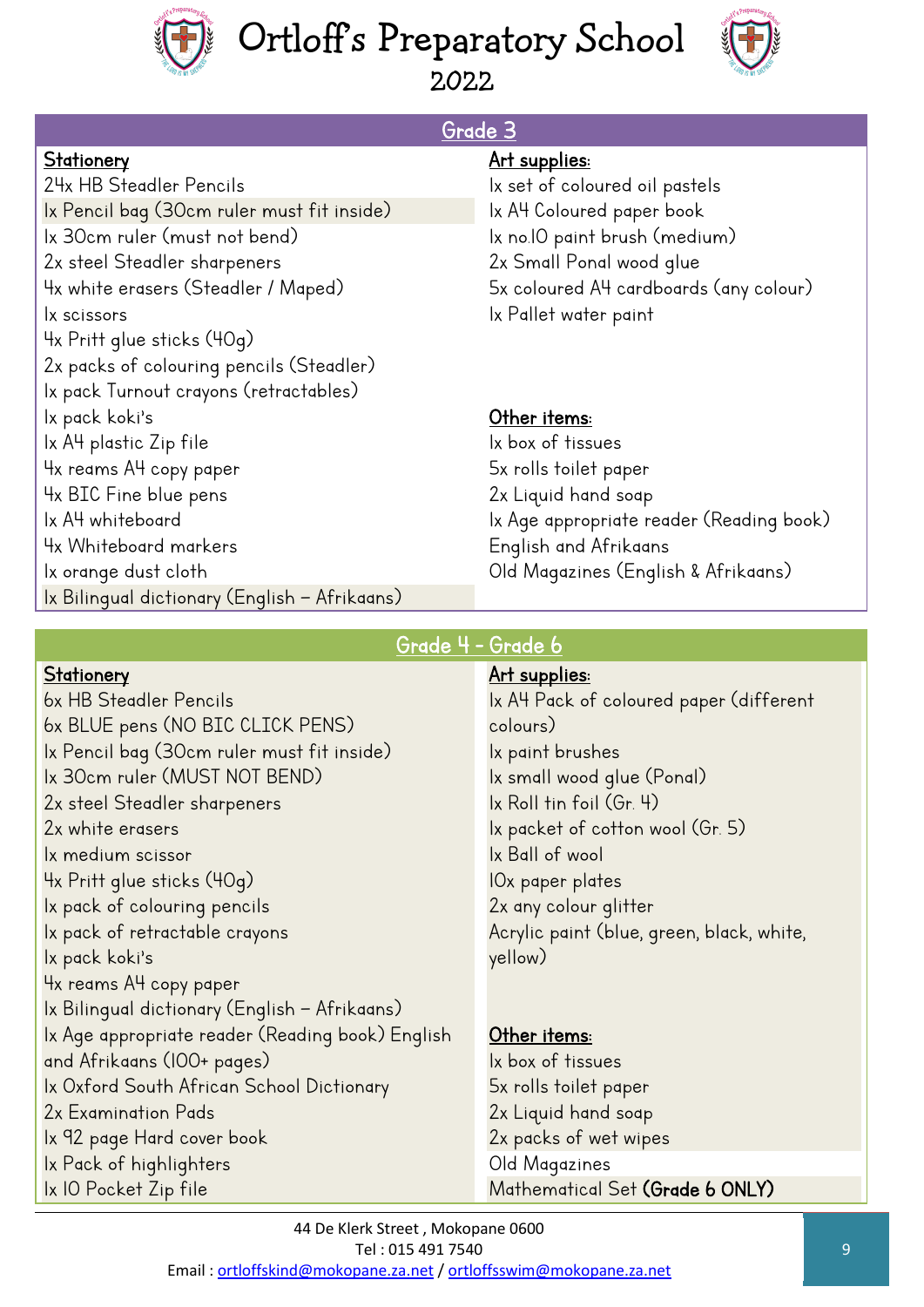



|                                                     | <u>Grade 7</u>                               |
|-----------------------------------------------------|----------------------------------------------|
| <u>Stationery</u>                                   | <u>Art supplies:</u>                         |
| lx 50 Pocket A4 flip file (for Robotics, coding and | 2x A4 50 page coloured paper booklet         |
| Technology)                                         | 12 Multi-coloured cardboard sheets           |
| 2x 100 Page Exam pad                                | Ix Set of water colour paint with brush I2's |
| Ix Packet of Kokis                                  | Ix Hog hair paintbrush set (#4, 8, 12)       |
| Ix English Oxford Dictionary                        | 2x 2B Drawing pencils                        |
| Ix Oxford English-Afrikaans Dictionary              | 2x 2H Drawing Pencils                        |
| lx Scientific calculator ( Sharp EL23I LB 8 Digit)  | Ix small wood glue (Ponal)                   |
| Ix II Piece mathematics set                         | Ix 20 Pocket A3 flip file                    |
| 2x A3 32 page Drawing paper (Croxley)               |                                              |
| 4x Big Pritt Glue sticks                            |                                              |
| 2x 30cm shatterproof Ruler                          |                                              |
| 12x Blue Ballpoint pens                             | Other items:                                 |
| 2x Erasers                                          | 2x boxes of tissues                          |
| 2x Sets of Highlighters (Wallet of 4)               | 5x rolls toilet paper                        |
| Ix Coloured pens (pack of IO)                       | 2x Liquid hand soap                          |
| 2x Full length colouring pencils 12's               | 2x Wet wipes                                 |
| 6x HB Pencils                                       |                                              |
| Ix Metal sharpeners                                 |                                              |
| Ix Scissors                                         |                                              |
| 4x Typek A4 White 80g copy paper (500 sheets)       |                                              |
| Ix Permanent Marker                                 |                                              |

#### CODE OF CONDUCT FOR PARENTS

#### AGREEMENT OF CO-OPERATION:

At Ortloff's , we acknowledge that parents/guardians are partners in education together with their children and the educators of the school, and we strive to create and foster channels of communication and mutual support. Parents/guardians in turn, are expected to uphold the ethos of the school at all times, especially by requiring learners to respect and observe all School rules, together with the School's Code of Conduct.

#### 1. VISIT TO THE SCHOOL BY PARENTS

Parents are required to make an appointment with the Receptionist of the school for a personal appointment with the Principal and state the reason for the visit. Also state the other persons who may be involved during the visit.

#### 1.1 RIGHT OF ADMISSION RESERVED

No unauthorised entry on the premises allowed.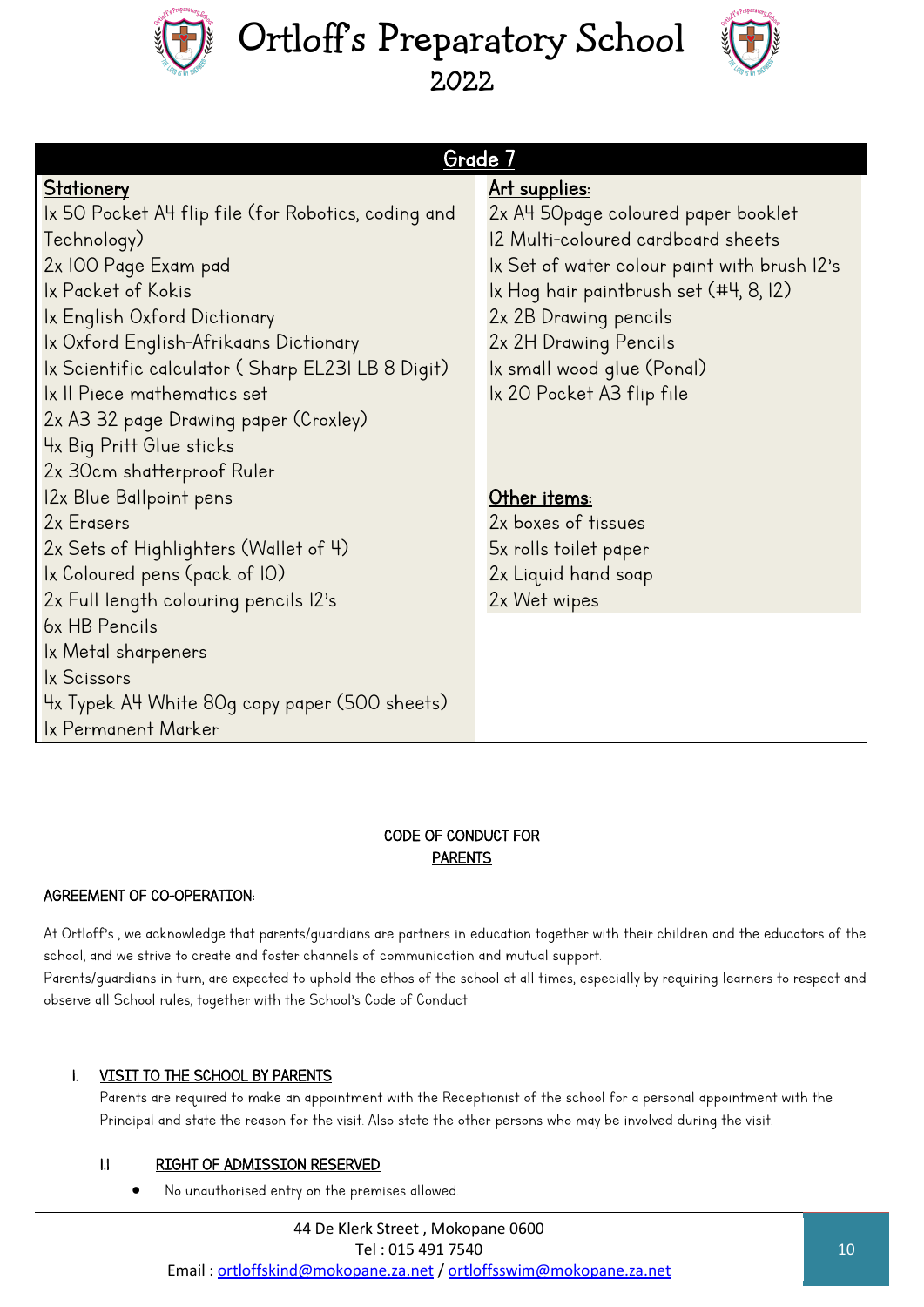



- Take Note: Ortloffs is fully under surveillance. We have CCTV cameras in all of the classes, as well as on the playground.
- All parents and visitors must first report to the office.
- Visit to teacher by parent: By appointment only.
- Messages can be left with the Receptionist if the teacher is unavailable.
- Parents must exercise patience if they come to school unannounced.

#### 2. SCHOOL HOURS

- 2.1 Our school hours are:
	- 06h45 13h30 for Gr.R Gr.3.

06h45 – 14h30 for Gr.4 – Gr.7. (Monday to Thursday) Supervision until 17h00.

Fridays - 06h45 – 13h30 for all grades. Supervision until 16h00.

All grades strictly start at 6:45 in the mornings, no exceptions will be made.

Learners must be on time for school. The gate will no longer be opened after 7h00. After this time please use Kindergarten gate, and report at the office. The teachers don't have the time to repeat the work that was already done if a learner arrives late.

#### 3. RULES TO PROMOTE SAFETY OF YOUR CHILD

#### COLLECTION OF LEARNERS:

- After school learners: The school gates will close at 17h00 Monday Thursday. The teachers will not be held responsible for your child after school hours. A penalty of R150 will be payable to the teacher on duty for collecting learners after 17h00.
- . The school gates will close at 16h00 on a Friday. The teachers will not be held responsible for your child after school hours. A penalty of R150 will be payable to the teacher on duty for collecting learners after 16h00.

#### LEARNERS TO LEAVE THE SCHOOL EARLIER (FOR WHATEVER REASON)

- Notify us in advance if you have made alternative arrangements for the day and if you send someone else to come and collect your child. We need to have an ID copy of any person coming to collect your child.
- All learners who are collected early, should be signed out at the Receptionist in the office.
- No learner will be allowed to leave the school premises during school hours, unless arranged otherwise.

#### 4. Entering or exiting the school premises:

Anyone who enters or exit the school premises should make sure that the main gate is closed. Do not teach the child the code and do not give the code to strangers. This is for the safety of all learners and the staff of Ortloff's School.

#### 5. No Toys:

No toys from home are allowed at Ortloff's School. The children fight over it and then they end up taking things that do not belong to them.

#### 6. INJURIES AND MEDICATION:

- 6.1 Injury or illness during school hours: If a learner gets hurt during school hours or become ill, it will be reported to the office and written in the injury book. A third party may only fetch such a learner from school with the permission of the parent. We need to have proof of identification.
- 6.2 Ill children: If your child is very ill, please don't send him or her to school. Please make sure that you notify the teacher. Also notify the drivers that your child is ill.
- 6.3 Unfortunately no medication for your child will be allowed on the school premises, unless;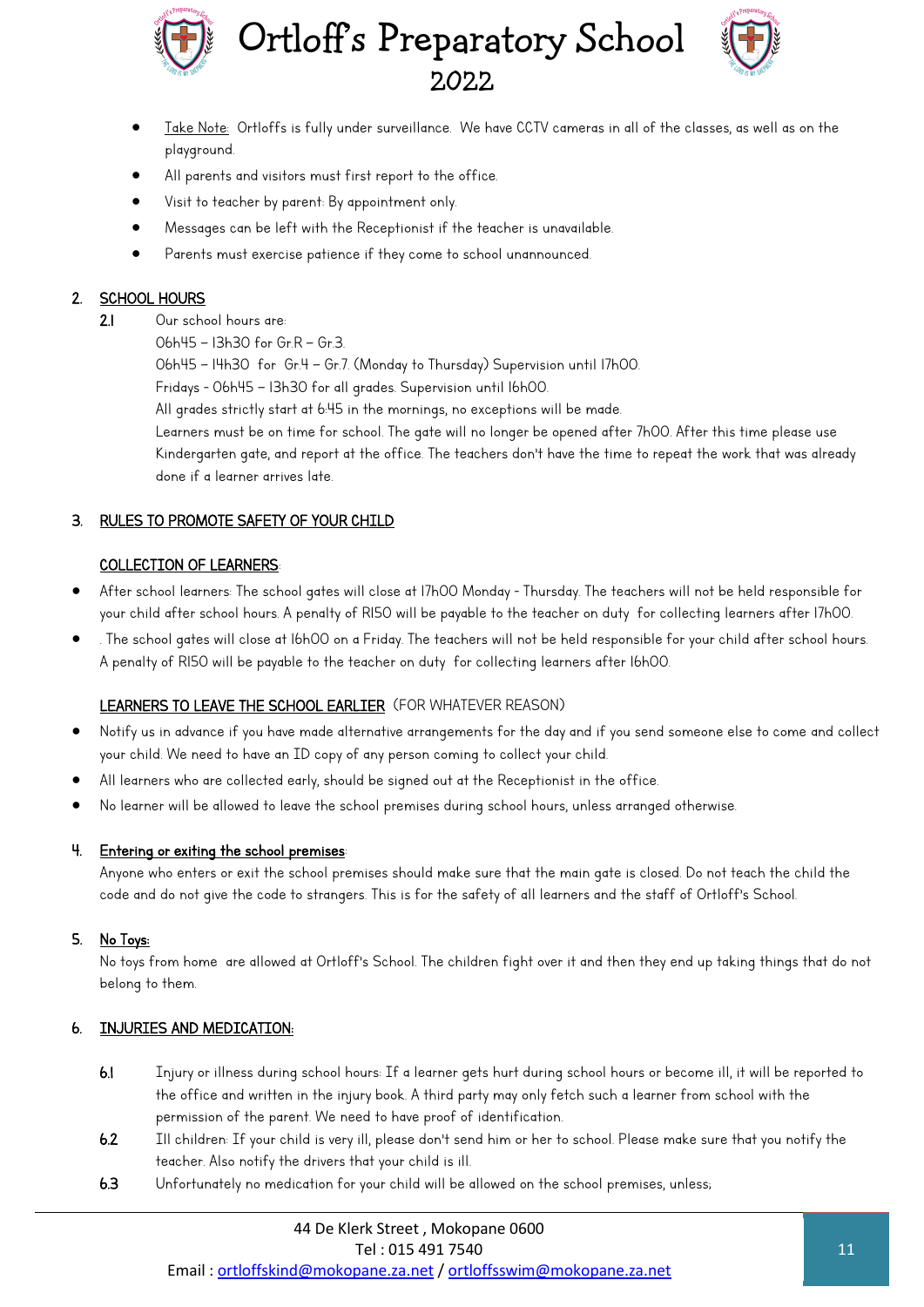



- 6.3.1 Chronic and/ or prescribed medication in original packaging, containing doctor's instructions and dosage.
- 6.3.2 A written consent form must be completed.

#### 7. SELLING OF PRODUCTS

7.1 There is a tuck shop at school. Lunch can be purchased at R25 per meal. Orders and payments made with class teachers during register period.

#### 8. INVOLVEMENT OF PARENTS

- 8.1 School activities: We would like all parents to be involved in the school and school activities. Please make the best effort to attend parent meetings and events such as athletics day, school concerts, etc.
- 8.2 Text books: Learners must at all times take care of all text books. All books must have a proper protective cover. If a book is lost, the replacements cost can be obtained from the office.
- 8.3 Homework: Here the learner is allowed the opportunity to work independently. Homework is not restricted to written work only. Study and memorising are just as important. Daily revision of the work done in the class is to every legrner's gdvantage. Legrners gre gdvised to regd wider than the suggested material. Here the library plgys an important role. Please take an active interest in your child's schoolwork and ensure as far as possible that learners complete assigned homework on time. We have a library at school, please feel free to donate any books you might find fit for reading / educational purposes.
- 8.4 SMS System & WhatsApp: We are making use of sms/ WhatsApp to notify you of any events, arrangements or to notify you regarding your child's behaviour at school. Please inform the school should your contact details change.
- 8.5 Evenings: Please do not let your child stay up too late in the evening. They are then very tired and they struggle to concentrate when doing their work in class.
- 8.6 Supportive Therapy: Please view the referral of your learner for supportive therapy by ourselves, speech therapy, occupational therapy, remedial therapy or therapy provided by educational psychologist, etc. if it happens, in a very serious light, and see to it that their children attend the recommended therapy sessions. This is part of parents' responsibility and form part of the child's right "not to be neglected in any way and to have his/her best interest served in every matter concerning him/her", as stated in the National Constitution. Refusing a child to receive the recommended therapy, which is in the child's best interest, could constitute negligence on the part of the parent/ guardian.

#### 9. ABSENCE

- Learners may only be absent from school by reason of illness or funerals. All other absence must be limited and all doctor appointments must, wherever possible, be scheduled for the afternoons.
- Learners, who were absent, must on the first day of their return to school, provide a letter from the parents stating the reason for the absence. The letter must be handed in at his/her register class at the start of the school day
- Learners that were absent for two or more days must submit a doctor's certificate on their return explaining the reason for their absence.
- Learners that were absent during a test or exam must hand in a medical certificate upon their return, otherwise a zero will be allocated for that particular test or exam.

#### 10. RULES TO PROMOTE HEALTHY RELATIONSHIPS AND ENVIRONMENT

10.1 Language: English is our Home Language and should be used as often as possible. We do not curse or use foul language.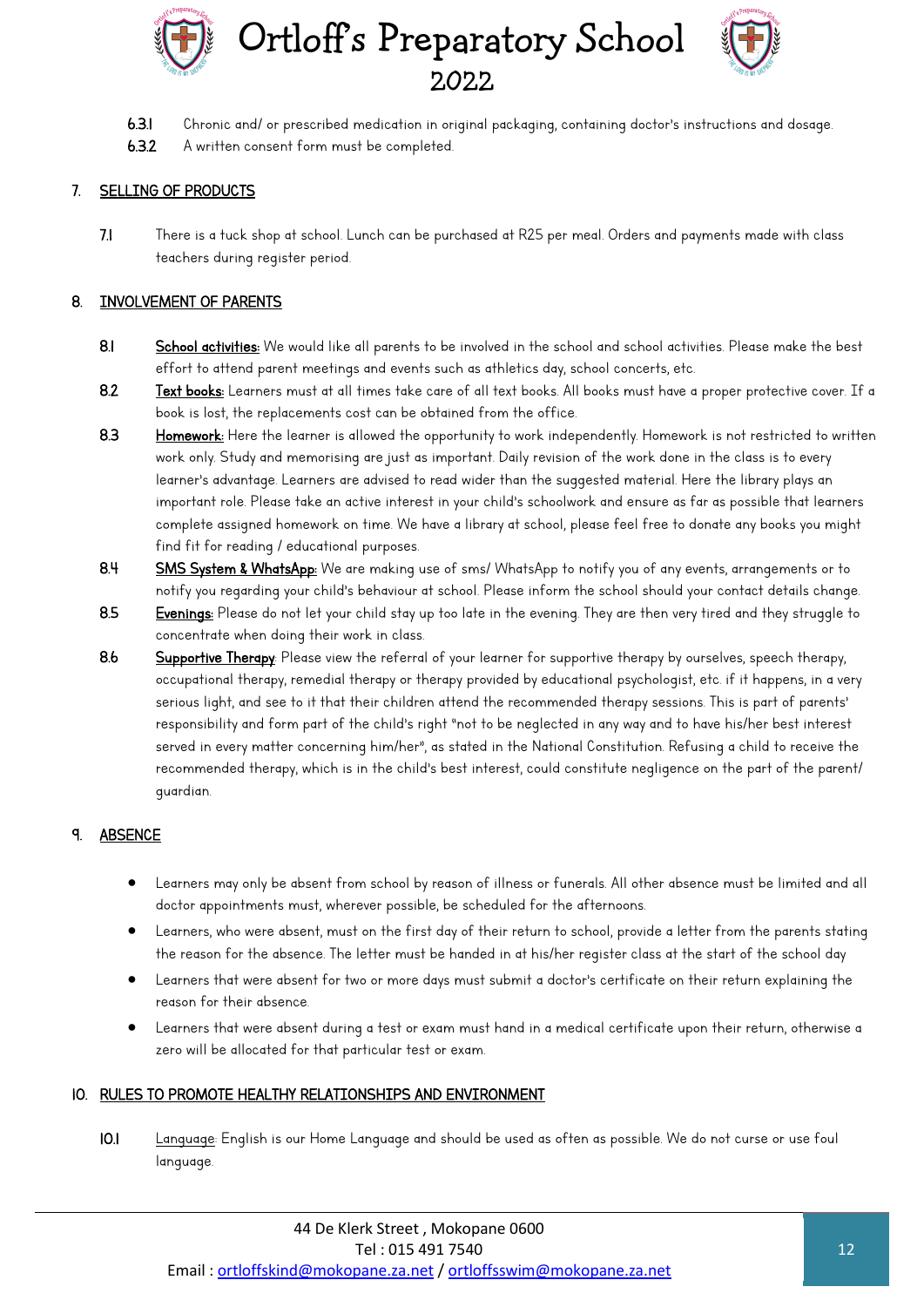



- 10.2 This is a Christian School. All parents should teach their children about the Bible and make this a priority in their homes.
- 10.3 Good manners: Teach your child to greet friends and teachers in the morning and in the afternoon. It is good manners to do so and shows respect. Learners are expected to behave in well-disciplined manner and all undisciplined behaviour will be penalized with strict action.
- 10.4 Lunch Box: Please pack a healthy lunch box for your child to eat during break (No sweets). Make sure that your child had breakfast at home before coming to school.

#### 11. BEHAVIOUR IN PUBLIC

- $II.1$  In public: Learners will always display the best behaviour as representatives of the school. At all school activities, visitors will be welcomed and greeted in a friendly manner
- 11.2 The School uniform: Our uniform is an advertisement for the school and should be worn with the necessary courtesy.
- 11.3 Misbehaving in public: You should immediately reprimand a fellow learner who can't behave in public.

#### 12. CONCLUSION

The above matters are introduced in accordance with the SA Schools Act with the sole purpose of enhancing the safety of the learners and staff. As an Independent School, we rely on the full and prompt payment of fees and other monies to ensure the smooth running of the School as stated in the enrolment form.

In return, the School undertakes to:

- Serve God, our pupils, and the wider community, by imparting quality education based on Gospel values and sound educational principles.
- Nurture individual children in totality, to foster their spiritual, intellectual, physical, ethical and emotional development, in keeping with their dignity as children of God. (continued on next page)
- Do everything in our power to keep- and make our learners feel safe, loved and appreciated.
- Teach our learners the value of good character and discipline through a system of choices and consequences.

#### CODE OF CONDUCT FOR LEARNERS

A Code of Conduct for Learners aims to promote a school environment dedicated to the improvement of the quality of the learning process. The Code of Conduct should be based on principles and values supported by the school community.

It is vital that learners feel that they "own" the Code of Conduct, as this will enhance adherence to and support for it. It should therefore be a result of consultation and negotiation between learners and members of the school community.

We STRIVE to create an environment of LOVE.

LOVE for God; LOVE for neighbours; LOVE for yourself; LOVE for God's creation.

We want to teach learners that GOD has a unique plan with their life. They have purpose and they are here on earth to have value.

We strive to nurture individual children in totality, to foster their spiritual, intellectual, physical, aesthetic, ethical and emotional development, in keeping with the dignity as children of GOD and in the spirit of the school motto. To achieve the mission of the school it is important that each learner must be bound by the basic guidelines through identification with t and then to undertake to subject himself/herself to it.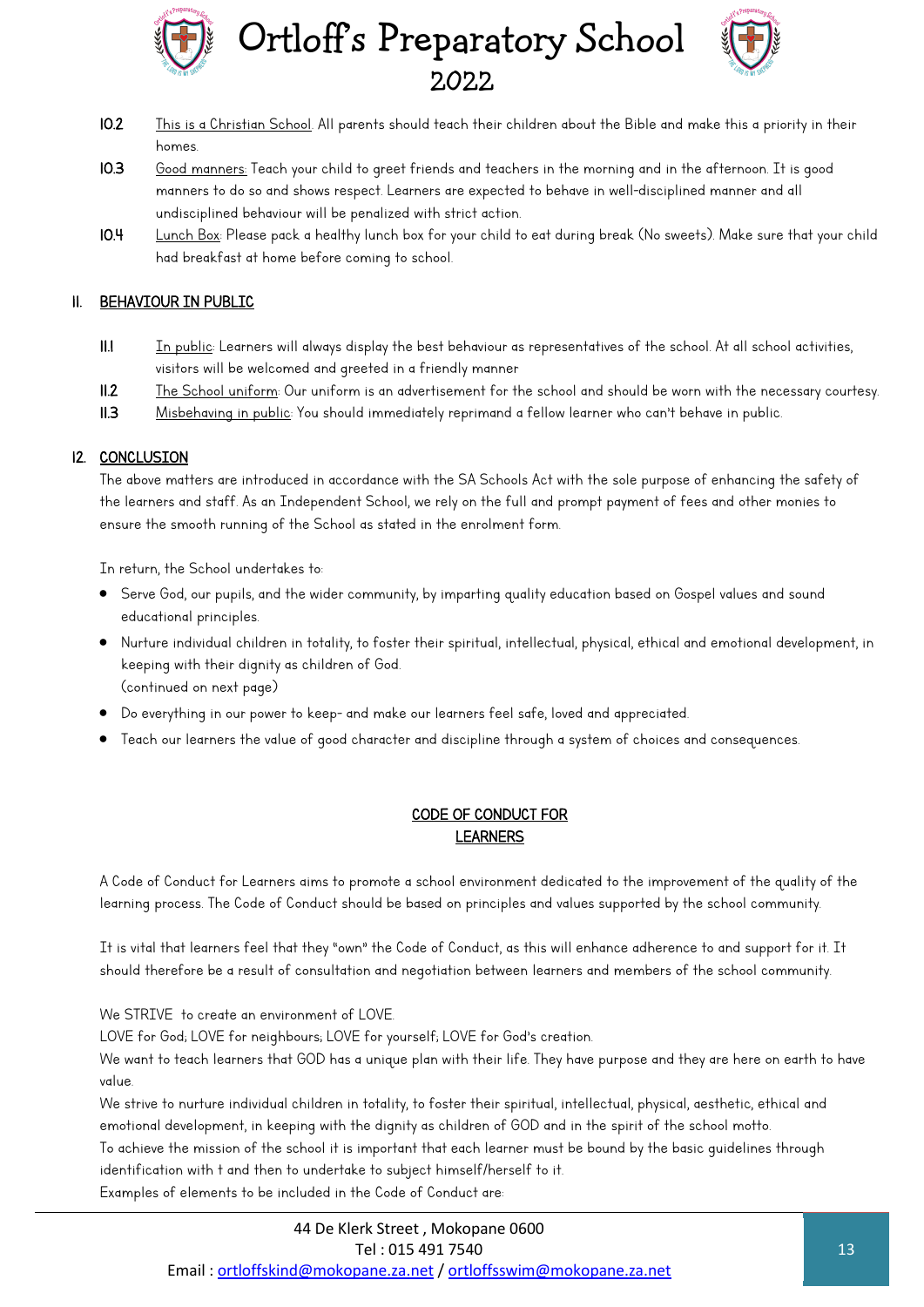



The school rules, regulations and procedures could include the following:

- **School hours**
- Dress code and appearance
- Rules that promote safety
- Rules that promote healthy relationships and environment
- Rules that promote responsibility towards school property
- Textbooks and stationery
- Absence and leaving the school premises

#### SCHOOL HOURS

- 1.1 Our school hours are:
	- 06h45 13h30 for Gr.R Gr.3.

06h45 – 14h30 for Gr.4 – Gr.7. (Monday to Thursday) Supervision until 17h00.

Fridays - 06h45 – 13h30 for all grades. Supervision until 16h00.

All grades strictly start at 6:45 in the mornings, no exceptions will be made.

Learners must be on time for school. The gate will no longer be opened after 7h00. After this time please use Kindergarten gate, and report at the office. The teachers don't have the time to repeat the work that was already done if a learner arrives late.

1.2 School Terms: School terms and holidays will be the same as the Department of Education for Limpopo, but might be altered as we are an independent school.

#### 2. DRESS CODE AND APPEARANCE

- An Ortloff's uniform is available. It is compulsory for all learners to dress according to the dress code. Learners will be penalised if they do not dress according to the dress code. No foreign clothing items will be tolerated.
- Learners from Gr. 4 7 are obliged to also have the sportswear for Physical training as well as sports.
- Birthdays: Learners are allowed to come to school in casual clothes on their birthdays. All the other days they wear uniforms.
- All shoes, clothing, stationary must be marked.
- No lip-gloss, mascara, eyeliner, blush, base, medicinal cream or any other makeup is allowed. This rule applies at all times..
- Boys: Hair must be tidy and neatly cut.
- Girls: No foreign hairstyles are allowed. The hair may not be coloured or permanently waved. No beads in the hair.
- No excessive jewellery is allowed. No bangles, chains and rings will be allowed. A watch, signet ring, and one ear stud per ear are items of jewellery allowed. The signet ring's broadest point should not exceed 5mm.

#### 3. RULES THAT PROMOTE SAFETY

- Running in the passages: No running will at any time be allowed in the passages, as this can be hazardous.
- Ball games: No ball games are allowed under any roof, on any passage or against any wall. Ball games must be played on the playground.
- Breakage and malevolent damage

No breakage or malevolent damage of private or school property will be allowed. Any such occurrences must immediately be reported to the office or to the educator on playground duty. The guilty person will be expected to pay the account for the necessary repair work.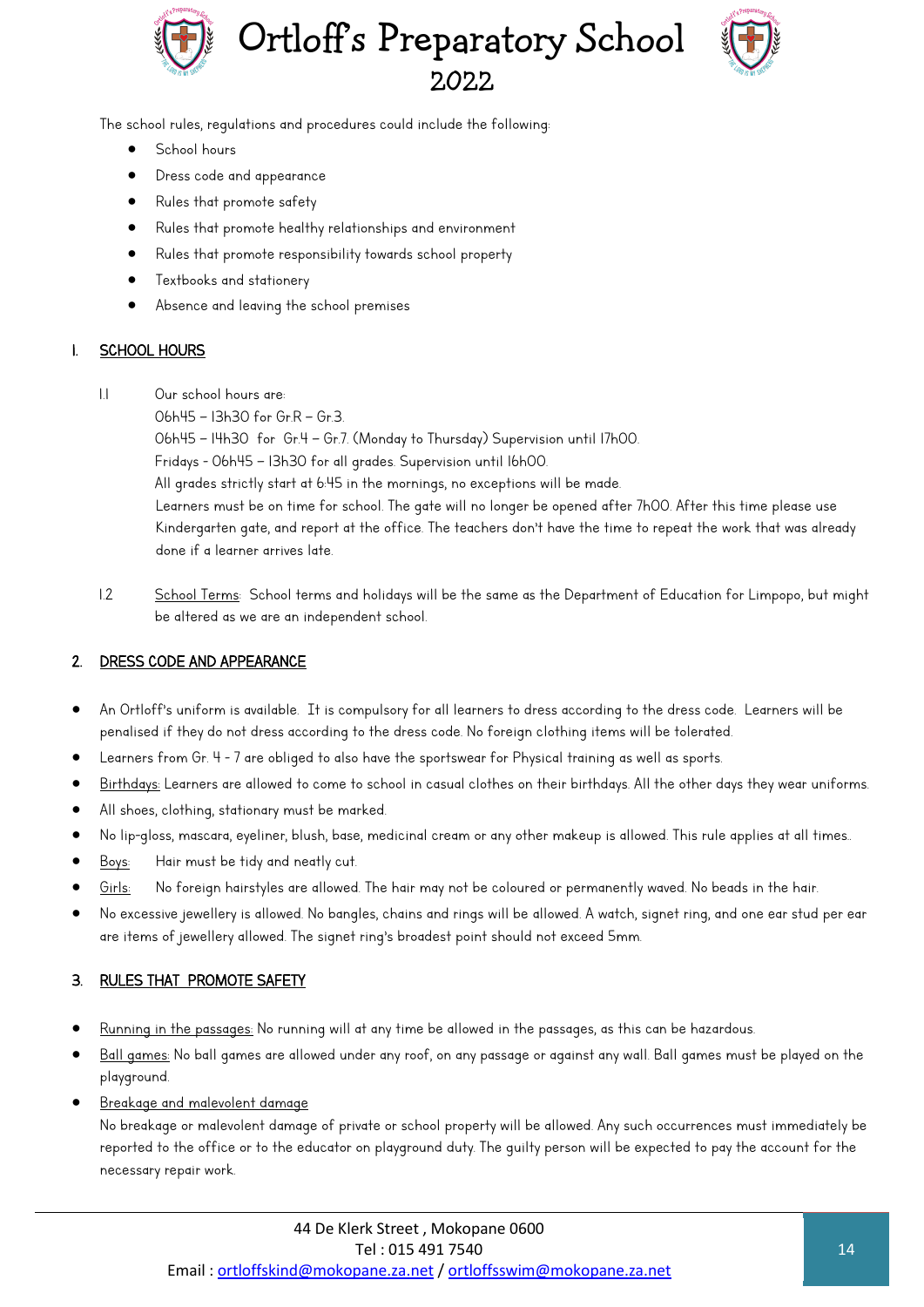



- Electrical installations: No learners will have permission to tamper or play with any electrical installation or open any distribution board. Light switches may only be utilized for the proper purpose.
- No Toys from home are allowed at Ortloff's. The children fight over it and then they end up taking things that do not belong to them – toys will be confiscated.

#### 4. RULES THAT PROMOTE HEALTHY RELATIONSHIPS AND ENVIRONMENT

#### 4.1 Behaviour in the classroom

- Inside the classroom, each learner must help to create an orderly atmosphere in which learning can be optimized. Learners should work as rapidly as possible to obtain the best results..
- Upon entering the classroom, learners will stand next to their desks and wait for the educator's instruction to take their seats.
- All rubbish must be collected before leaving the desk.
- No writing or scratching is allowed on any of the furniture.
- No learners will be allowed outside the classrooms during lesson hours, except when formal work is to be done outside the classroom.
- Legrners may not change segts without the educator's permission.
- The learners must respect visitors to the classroom by standing up if a visitor enters the classroom.

#### 4.2 Behaviour on the school grounds

- Learners are expected to greet their friends and educators in a friendly manner on the school grounds and show respect to adults.
- Learners must not display a lax attitude by leaning against walls.
- Learners must respect each other and by no means will dirty language or dirty games be allowed on the school grounds. We do not curse or use foul language.
- Learners must respect each other and not hurt each other while playing.
- Learners should at all times show respect towards the equipment at school, as well as trees and plants

#### 4.3 Behaviour of our learners towards our educators

It is expected of the learners to be courteous and amicable against their educators. It is also expected of learners to be obedient and do their daily assignments and homework to the best of their ability. Learners are expected to behave in a welldisciplined manner and all undisciplined behaviour will be penalized with strict action.

#### 4.4 Behaviour of our learners against each other

- Every learner will have the opportunity to be a senior of the school and it is expected from the junior learners to show the necessary respect for the seniors.
- We look up to our seniors to give direction to the junior learners to help maintain the good traditions of our school.
- It is expected of all the learners to support each other mutually and to help where assistance is needed. Learners must be gentle and polite towards each other.
- Learners must be tolerant and should help along to create a tranquil atmosphere.
- Learners must believe in teamwork and do their best if they participate in sport or other team events. Learners should reprimand each other if incorrect behaviour is noticed.
- New learners must feel welcome at our school and should be absorbed into the friendship circles.
- No teasing is allowed. The right, dignity and privacy of every learner must be respected. The use of nicknames is also forbidden.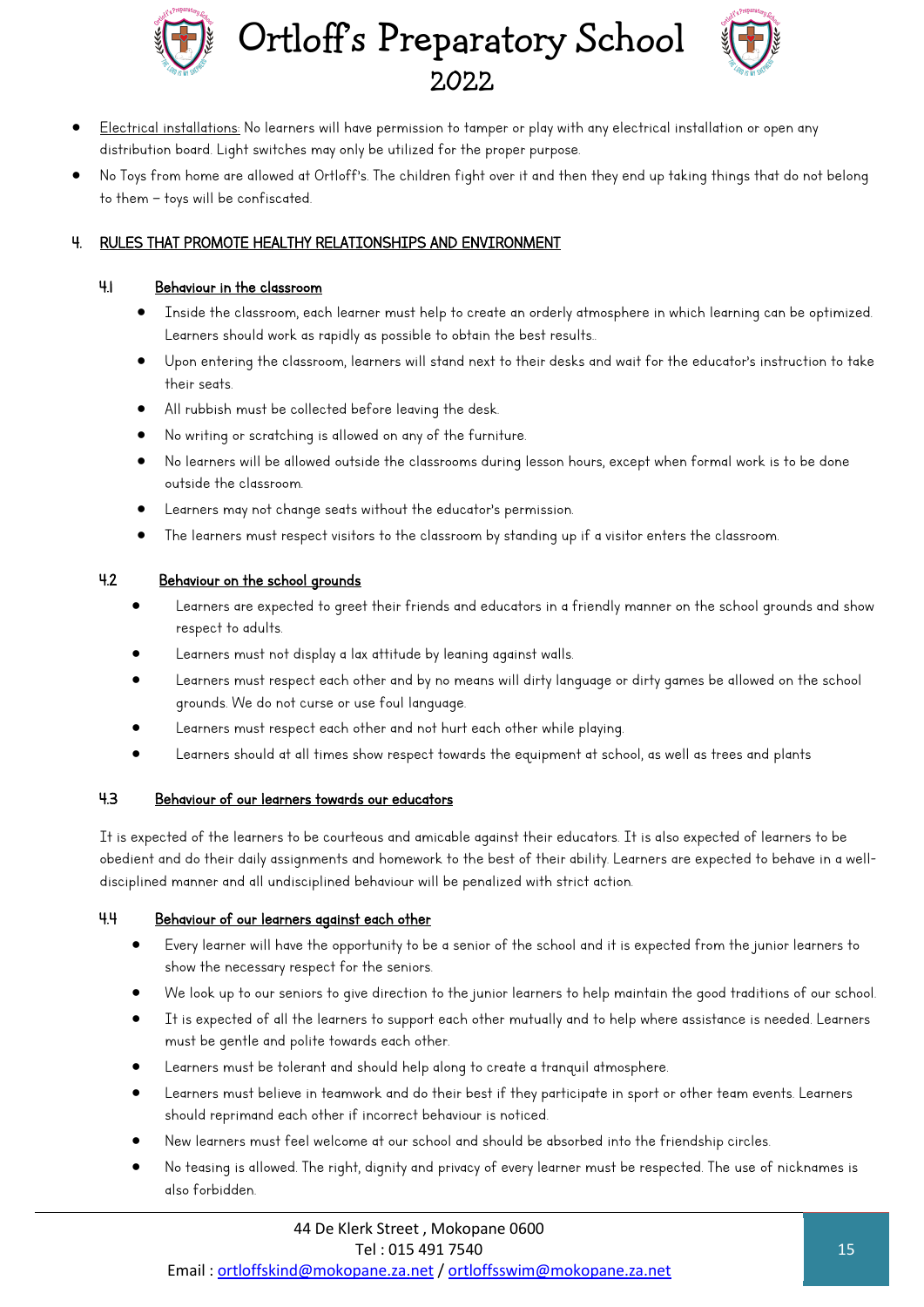



#### 4.5. Bathrooms

- Appropriate request in the class to the educator is: "May I go to the bathroom?"
- Bathrooms are to be kept tidy and clean.
- No foodstuffs are to be taken into the bathrooms.
- No playing will be allowed in the bathrooms.
- Only one learner per turn is allowed to leave the class for the bathroom.
- Always flush the toilet after use.
- Washing of hands is compulsory

#### 4.6 Behaviour in public

- In public, the learners will always display the best behaviour as representatives of the school. At all school activities, visitors will be welcomed and greeted in a friendly manner.
- The school uniform is an advertisement for the school and should be worn with the necessary courtesy.
- You should immediately reprimand a fellow learner who can't behave in public.

#### 5 RULES THAT PROMOTE RESPONSIBILITY TO SCHOOL PROPERTY

- Just as one is proud of oneself, so one should be proud of the neatness and tidiness of your environment. Each learner must take pride in the tidiness of the school grounds, the buildings, the sports field, the garden and the classes. It is not just the duty of the Caretakers, General assistants and Educators to clean up the school grounds, but it is the duty of all the learners to help in this regard.
- No breakage or malevolent damage of private or school property will be allowed. Any such occurrences must immediately be reported to the office or to the educator on duty. The guilty person will be expected to make good the damage by paying the account for the necessary repair work.
- Textbooks:
	- Learners must at all times take good care of all the Textbooks in their possession.
	- All books must have a proper protective cover.
	- If a book is lost, the replacement cost of the book can be obtained from the office, so that the learner can replace the book.
- During break the learners are not allowed to go into classrooms without permission.
- Each learner is responsible to keep the classrooms, bathrooms, passages and playground tidy and clean from rubbish.
- The building, furniture and all apparatus should be looked after with the necessary care and respect.
- Every learner is responsible for his/her property. Lost articles must be handed in at the office.
- Ask at the office if you have lost any item.
- Learners are at all times responsible for the tidiness and cleanliness of the school and playground.
- There is regular class duty with the educator on playground duty.
- The policy of cleanliness also applies during all visits to other schools. Leaders must always be ready to motivate learners to clean up where they have wasted.

#### 6 HOMEWORK

- Here the learner is allowed the opportunity to work independently.
- Homework is not restricted to written work only.
- Study and memorizing are just as important.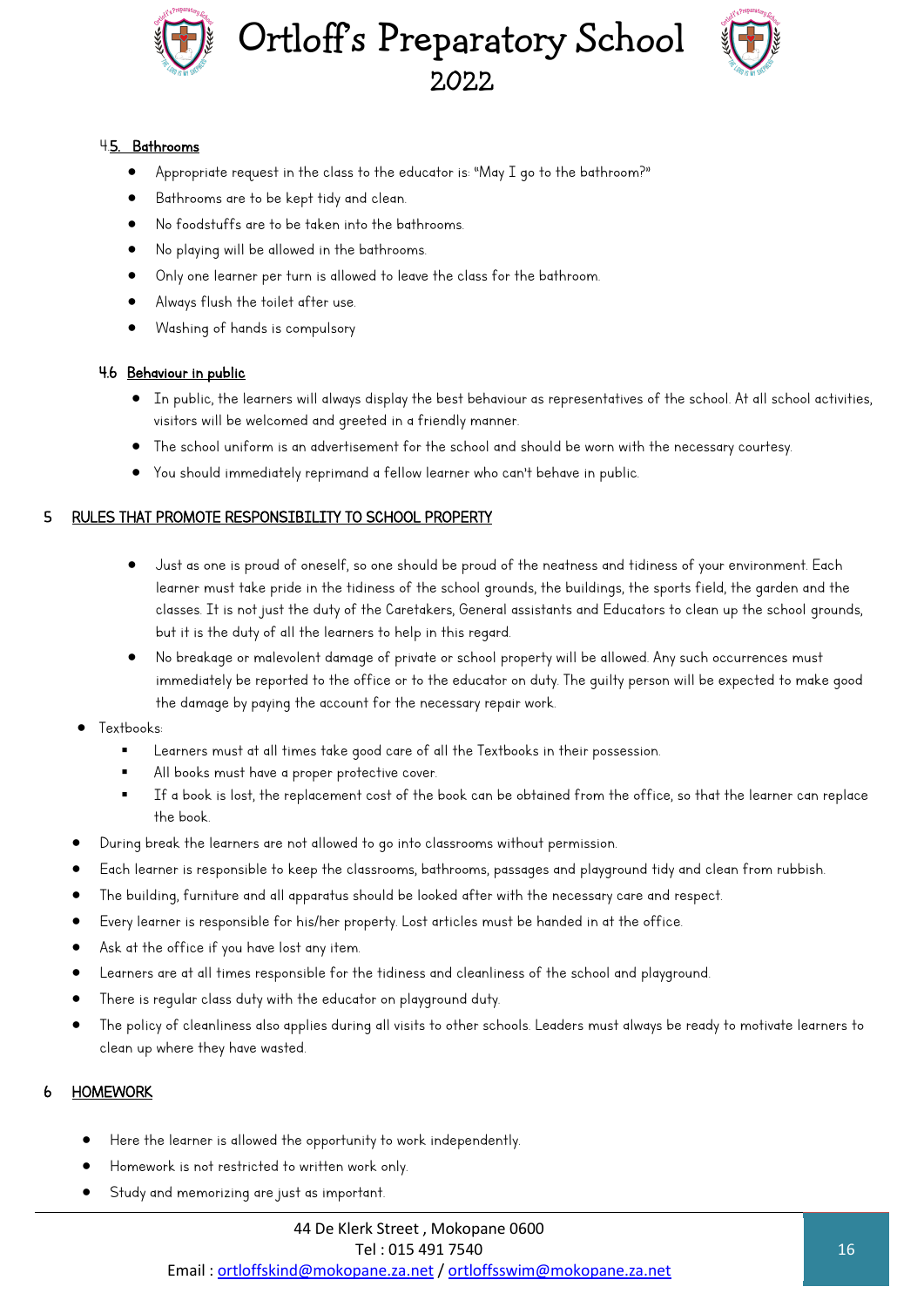



- Conscientious learners will never allege that they have no homework.
- Daily revision of the work done in the class is to every learner's advantage.
- All homework must be written down in the homework books on the day it is given.
- Learners are advised to read wider than the suggested material. Here the library plays an important role.

#### **ABSENCE**

- Learners may only be absent from school by reason of illness or funerals. All other absence must be limited and all doctor appointments must, wherever possible, be scheduled for the afternoons.
- Learners, who were absent, must on the first day of their return to school, provide a letter from the parents stating the reason for the absence. The letter must be handed in at his/her register class at the start of the school day.
- Learners that were absent for two or more days must submit a doctor's certificate on their return explaining the reason for their absence.
- All parents wishing to collect their children from school during school hours must first obtain the necessary permission from the office.
- Learners that were absent during a test or exam must hand in a medical certificate upon their return, otherwise a zero will be allocated for that particular test or exam.

#### 8 BREAK:

- During break, all learners will play on the allocated parts of the playground.
- No rough games are allowed and the older learners must stay away from the younger learners.
- No fighting will be allowed on the school ground and swearing is totally forbidden.
- No stones may be thrown.

#### LEAVING THE SCHOOL GROUNDS DURING SCHOOL HOURS

 No learner has the authority to leave the school grounds during school hours without obtaining the necessary permission from the office. Letters from the parents asking for permission must be submitted to the office during the outset of the school day.

#### 10 SPORT

 Learners are compelled to participate in sport. Only a letter from a medical practitioner will be accepted as an excuse for a learner not to participate.

#### 11 MERIT SYSTEM

At Ortloff's we follow a merit system. Good behaviour and positive actions lead to positive merits and awarding of the DJEMBE DRUM BUTTONS and entries in the Merit Register. Negative behaviour and actions that lead to not adhering to the school rules lead to demerits, which will then lead to learners joining detention class on Fridays from 14h00 – 16h00.